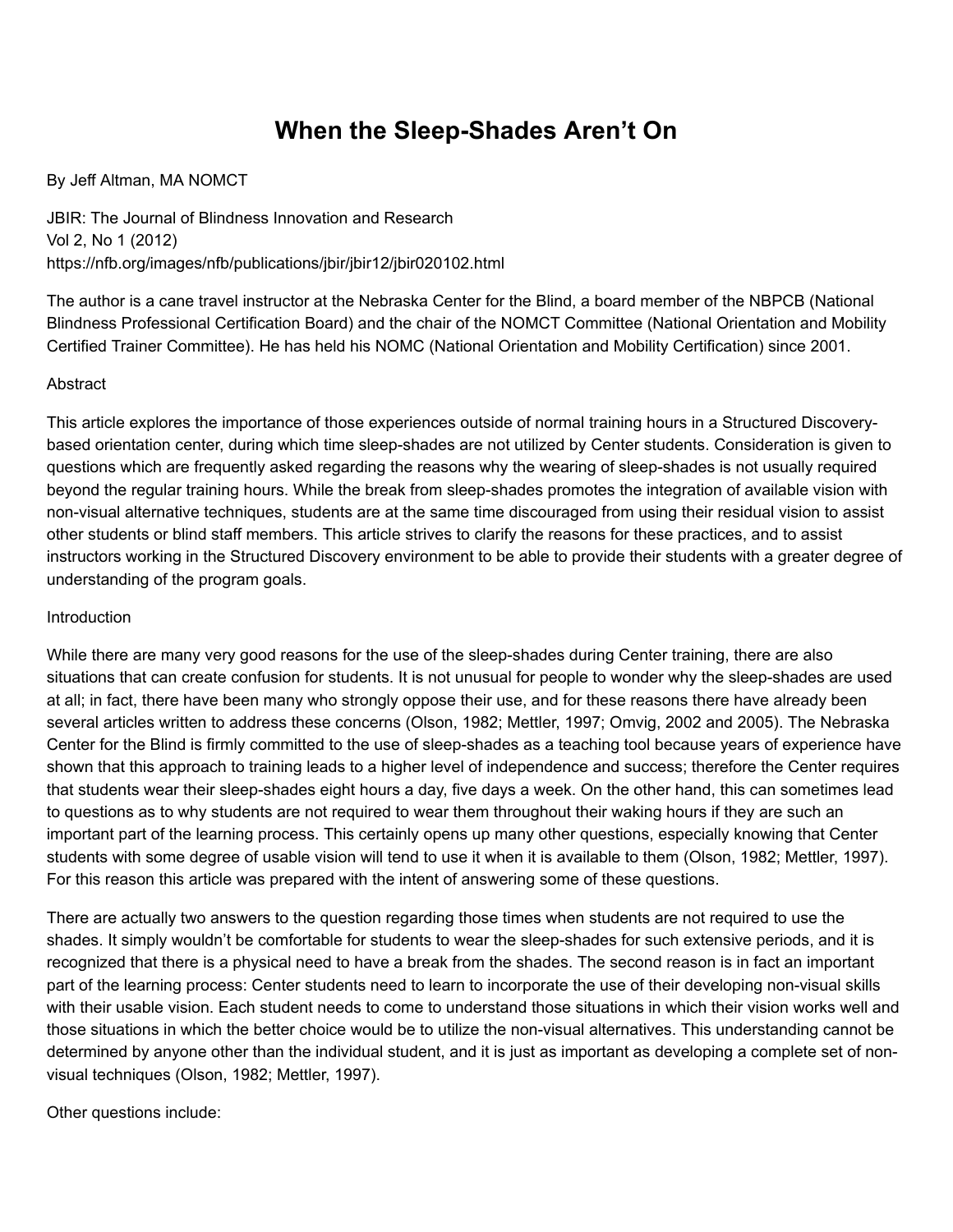Why are students with a high degree of usable vision required to use their canes when they are not wearing their sleepshades?

Why are students with relatively high levels of vision discouraged from using their vision to work with the computer at the apartments?

Why should a student who does not have enough vision to read print have to go to the trouble of arranging for a sighted reader when there are other Center students available at the apartments who have enough vision to read print and are willing to help out with the readings?

Why should a student with some useful vision not use his or her vision to assist a totally blind student or a staff person with finding a dropped object, locating a chair, announcing when a traffic light has changed to green, or setting an alarm clock?

Does this mean that the staff of the Center believes that blind people with some vision shouldn't use their vision? Rationale

As confusing as the Center's policies may appear to be at first, there are very good reasons for each of them. While the overall goal of any rehabilitation training program is to prepare individuals to obtain appropriate employment, one of the most important purposes of Center training is to assist agency clients to become experts in their own blindness. This means being able to make informed choices regarding techniques they will use in their everyday lives as well as in the workplace. For some situations a visually-based alternative may be more efficient, while others may be better accomplished using a non-visual method (Olson, 1982). An individual cannot make an appropriate choice of techniques unless that person becomes well-practiced with those methods that would otherwise be unfamiliar. Most often, since the majority of people rely on their vision for the tasks of everyday life or in the workplace, the less-familiar techniques tend to be those that are non-visual in nature. It is only when an individual has truly mastered the less-familiar non-visual techniques that a balanced comparison can be made with the more-familiar and socially accepted visually-based methods (Jernigan, 1961).

During Center training, students are expected to use their canes at all times except when they are in their own apartments. The reasons for this policy are simple and important. First of all, individuals with limited vision need to learn which method of gathering information is most effective in their personal situation—the cane and its related non-visual techniques, or their eyesight. They must also learn to use both sources of information in concert with each other. This means learning through experience, making mistakes, and experimenting to find the best combination of these skills. Cane travel is a skill that requires practice, and the time in Center classes simply doesn't provide enough practice alone. In addition, each individual must come to terms with the social issues that using a cane can create. The general public tends to react to a person with a white cane and often these reactions are socially awkward, ranging from being excessively helpful to outright strange. When it becomes apparent that the blind individual has some useful vision, the interaction can be even more uncomfortable, causing the blind person to feel self-conscious even if most people do not react at all. Using the cane in nearly every situation provides Center students with the experience to make good judgments regarding which skills best meet their needs, to learn to blend visual and non-visual skills together effectively, to refine their cane techniques, and to develop positive responses to even the most awkward of social situations related to their blindness.

The experiences that students have while staying at the apartments are as much a part of the training as are the classes during the week. Developing new skills, such as operating a computer using synthesized speech and keyboard commands, require far more extensive practice than can be provided in classes. For this reason, a computer is provided for students to use in the apartments and often homework assignments are given by Center instructors. For example, students who employ their vision to work with the computer, whether it involves a screen enlargement program or not, are not practicing the non-visual techniques and may even tend to compare their well-developed visually-based computer skills with their very limited experience with the use of keyboard commands and listening skills. It would be very easy for these students to become convinced that using a computer visually is a superior method, even though in reality many non-visual computer techniques are much more efficient. It is also not uncommon for a student with some useful vision to attempt to assist a student who is unable to visually read the computer screen. The problem with this seemingly kind gesture is that neither student learns the non-visual techniques to accomplish the task.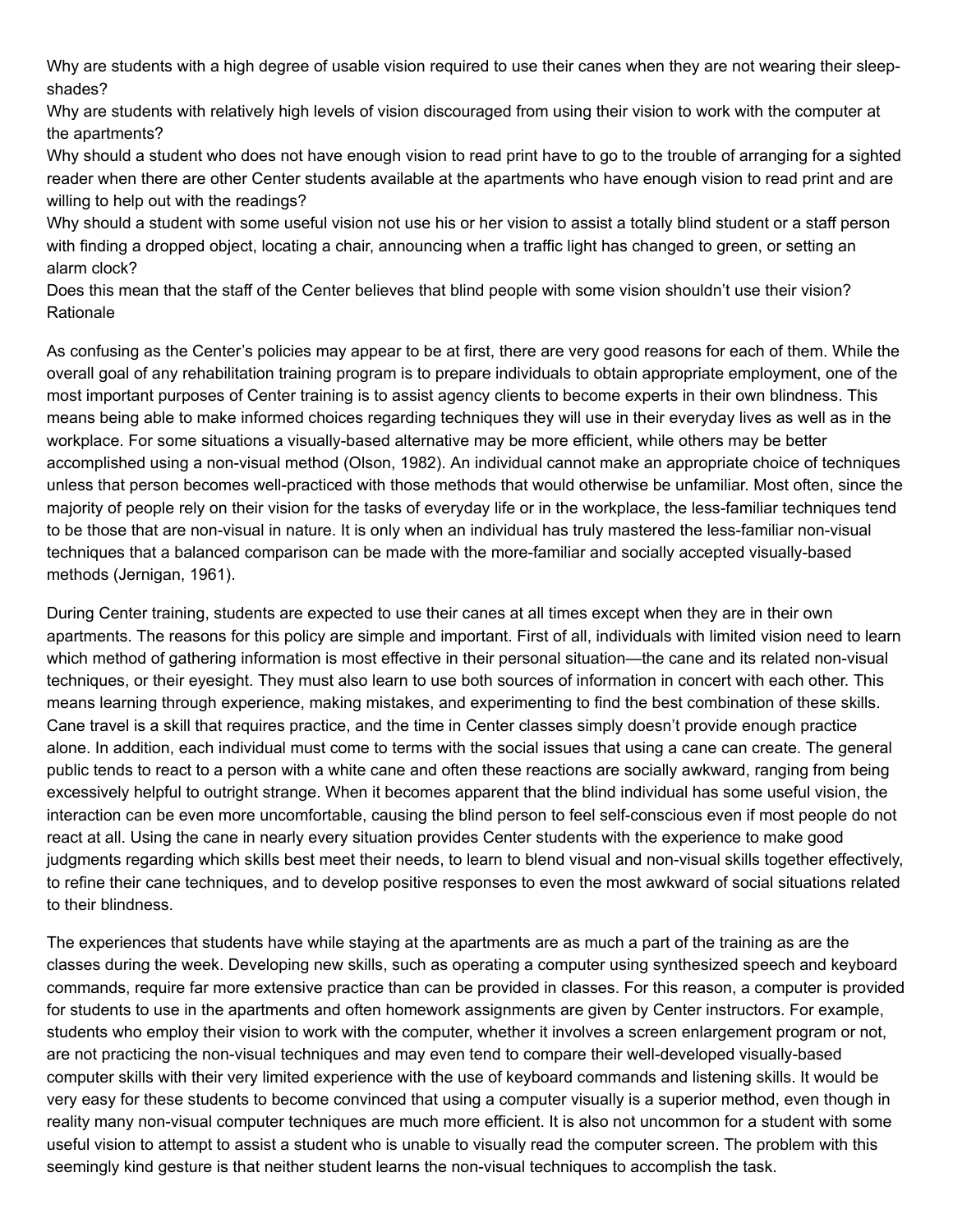Learning how to obtain and work with a sighted reader is one of the most important skills that a blind person can develop. When other Center students jump in to help with reading for other students, they are denying them the opportunity to learn many aspects of this skill. Even more troubling, this could reinforce in the minds of both students the notion that the more vision a person has, the better off that person is. The truth can be very easily overlooked, because the other characteristics that are truly responsible for a person's success are not considered. A well-educated, highly skilled, and motivated blind person is much more likely to be successful than any apathetic individual with eyesight who has not had the opportunity for education or to develop critically important skills; and therefore it is not vision that determines the outcome, but rather all of the experiences and characteristics that are a part of that person's makeup (Olson, 1982; Jernigan, 1961; Omvig, 2002 and 2005).

# **Conclusion**

Each of the skills that are part of Center training—including finding a dropped object, locating a chair, knowing when a traffic signal has changed, or correctly setting an alarm clock—are the sorts of daily tasks that underpin an individual's independence. Every Center student needs to find the best alternatives to accomplish these sorts of tasks if he or she is going to be able to live in the world and be a contributing member of society. Nonetheless, there is something much deeper at work here, which is the need to believe in the ability of all blind people. When an individual with vision performs a task for someone with less vision, it takes away the sense that functioning as a blind person is not only possible but of equal merit (Jernigan, 1961 and 1993; Omvig, 2005, p. 210–234). When a student with some vision steps in to assist a blind staff member, it takes away the opportunity for that staff person to role-model the non-visual techniques and attitudes necessary to be successful as a blind person.

The emphasis on the development of non-visual techniques can sometimes cause some clients and others to misinterpret the intended purpose of the agency's approach to training, leaving them with the impression that staff members are opposed to the use of low-vision techniques and devices. The philosophy of the Nebraska Commission for the Blind and Visually Impaired actually promotes the use of low-vision techniques and devices in the appropriate circumstances (Olson, 1982). In fact, the agency was for many years a major sponsor of the low-vision clinic at the University of Nebraska Medical Center in Omaha and continues to purchase low-vision devices when appropriate for meeting the needs of individual clients. Also, the NCBVI field staff has received training in appropriate low-vision assessment techniques and services for working with agency clients, especially in regard to the senior blind.

There is one critical aspect of the philosophy of the agency that allows the non-visual Structured Discovery training model to work effectively with low-vision techniques and devices. This is related to the manner and timing in which lowvision-related methods are introduced to consumers. Vision is such a compelling sense—based both on social acceptance and personal familiarity—that people will tend to focus their attention on the use of their vision if low-vision techniques and devices are introduced too early in the rehabilitation process. This focus on visually-based techniques and devices can create a sense that the challenges related to vision loss are best addressed through these methods when in fact some, if not the majority, of the individual's daily tasks may well be completed more efficiently, effectively, and safely through non-visual alternatives (Olson, 1982).